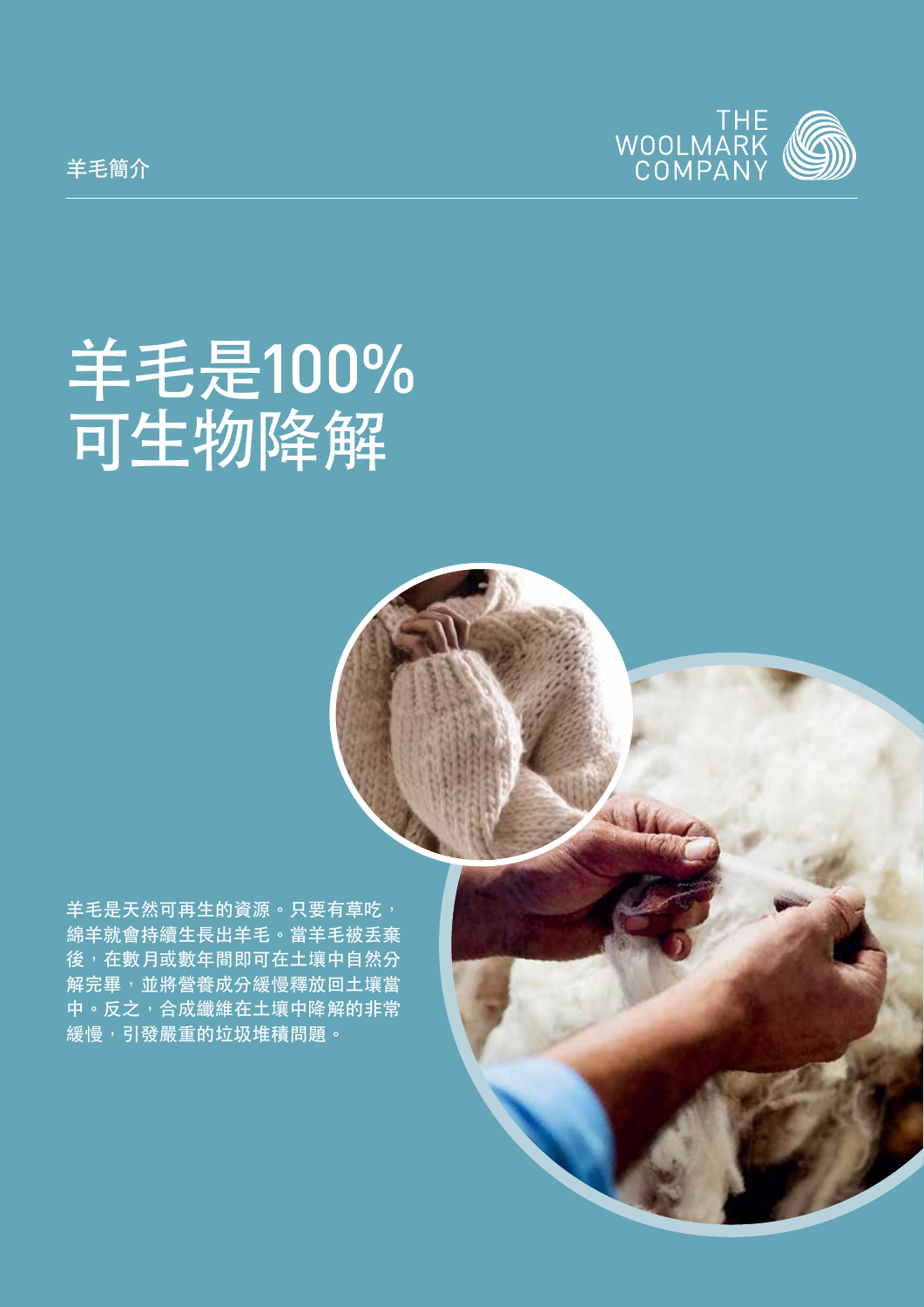

### 羊毛如何生物降解?

**所有動植物來源的材質都有一定程度的生物降解性,它們可以在真菌、** 細菌等的生物作用下分解。

羊毛是由名為角蛋白的天然蛋白質組成,這與人類頭髮的組成蛋白質成 分類似。當角蛋白經微生物作用後自然分解,分解後的物質不會對環境 造成任何危害。

## 在潮濕、溫暖的環 境中羊毛更易生物 降解

當羊毛被丟棄後, 在土壤中或其它溫暖、潮濕的條件下會滋生真菌和細 菌,真菌和細菌會分泌出酶來消化羊毛纖維。

而得益於角蛋白的特殊化學結構和羊毛堅固的拒水外層,清潔且乾燥的 羊毛纖維不易發生降解。這讓羊毛產品在正常的條件下更為耐用持久。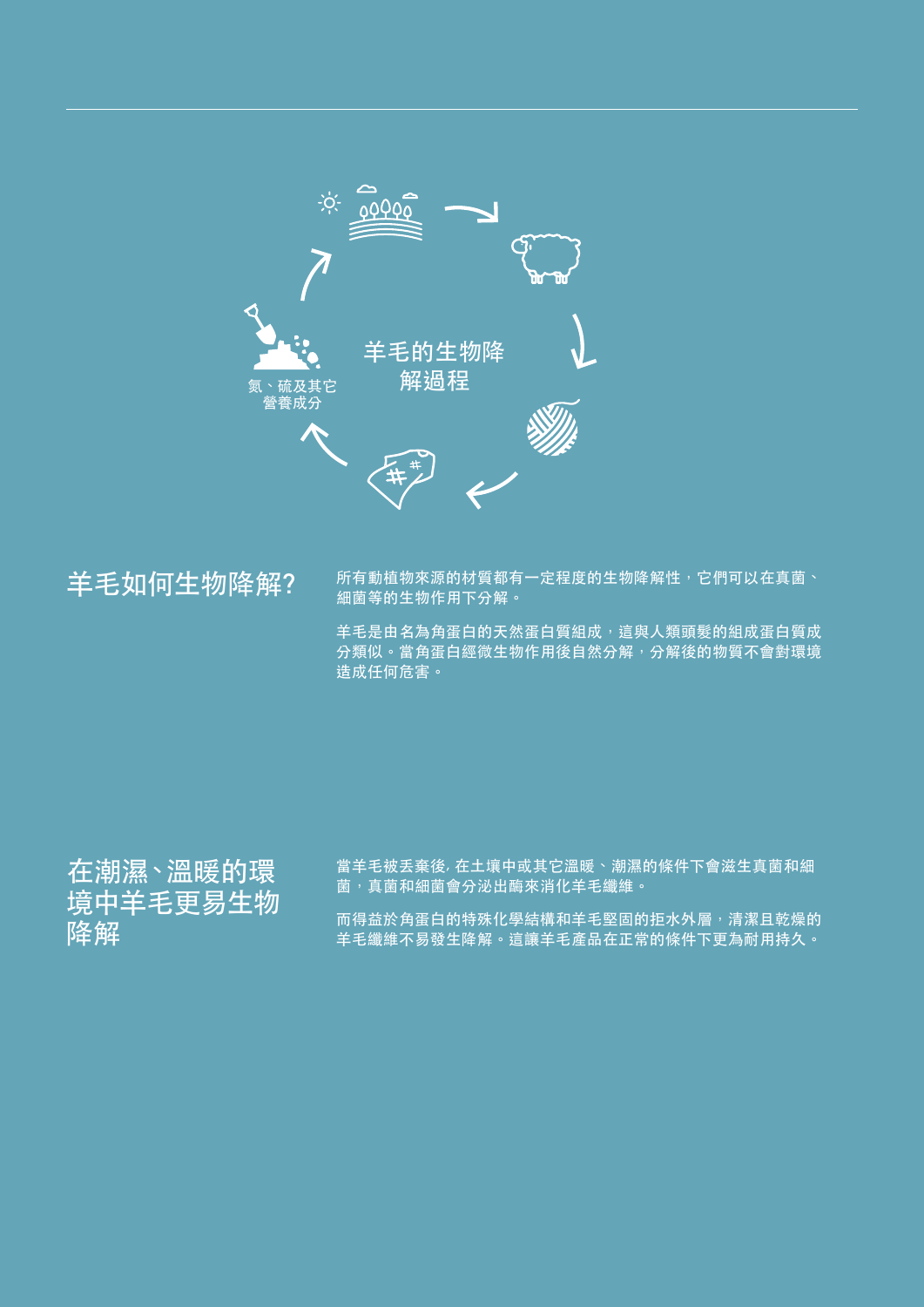#### 羊毛是100%可生物降解

#### 羊毛可迅速生物降解

羊毛可以在短至3-4個月內完成降解,其降解速率取決於土壤類型、氣候條 件和羊毛特性。羊毛會將氮、硫和鎂等關鍵營養元素釋放回土壤,供植物吸 收。有研究發現,羊毛在被埋入土壤後僅四週後就迅速完成降解。

研究報告顯示染色和防縮等加工處理,會影響羊毛在土壤中降解的速率,處 理後的羊毛面料在土壤中,需要花費更多時間才能開始降解。 然而這只是 短期效應,一般不會持續超過八週以上。

#### 羊毛將關鍵營養元素釋放回土壤

埋入土壤後,羊毛將緩慢地把營養成分釋放回土壤,供其它微生物吸收生 長所需。有人曾將羊毛用作肥料,來培育草本植物和蔬菜。如此就形成了自 然閉鎖的回收循環,培育羊毛所需的土壤養分和青草將重新回歸大自然。把 羊毛埋入土壤中還可以提升土壤的保水能力、水分的滲透率和土壤的透氣 性,並可減少水土的流失。將碾碎的羊毛毯當作肥料,青草的幹物質產量可 提升24%至82%。

#### 羊毛不會造成垃圾掩埋量的增加或 引發微纖維污染

天然纖維可以在較短時間內,在土壤和水生系統中自然降解,不會堆積在 垃圾掩埋場和海洋當中。坎特伯雷大學的一項調查研究顯示,羊毛可以在海 洋環境中降解;而合成纖維則會在海洋中存續數十年,並可能分解為小的纖 維碎片。直徑小於5mm的纖維碎片又叫"微塑膠"或"微纖維",它們聚集在水 生環境和垃圾掩埋場,一旦被生物體誤食,可能會給生態系統帶來負面的影 響。一件聚酯纖維材質的服裝,在每次洗滌後會釋放超過1900條微纖維。 微纖維被生物體誤食後會帶來負面影響,例如因為塑膠佔據胃裡空間,導致 生物體因食物攝取不足而饑餓死亡。微纖維一旦進入食物鏈,食用這類海鮮 產品可能會對人類健康造成威脅。